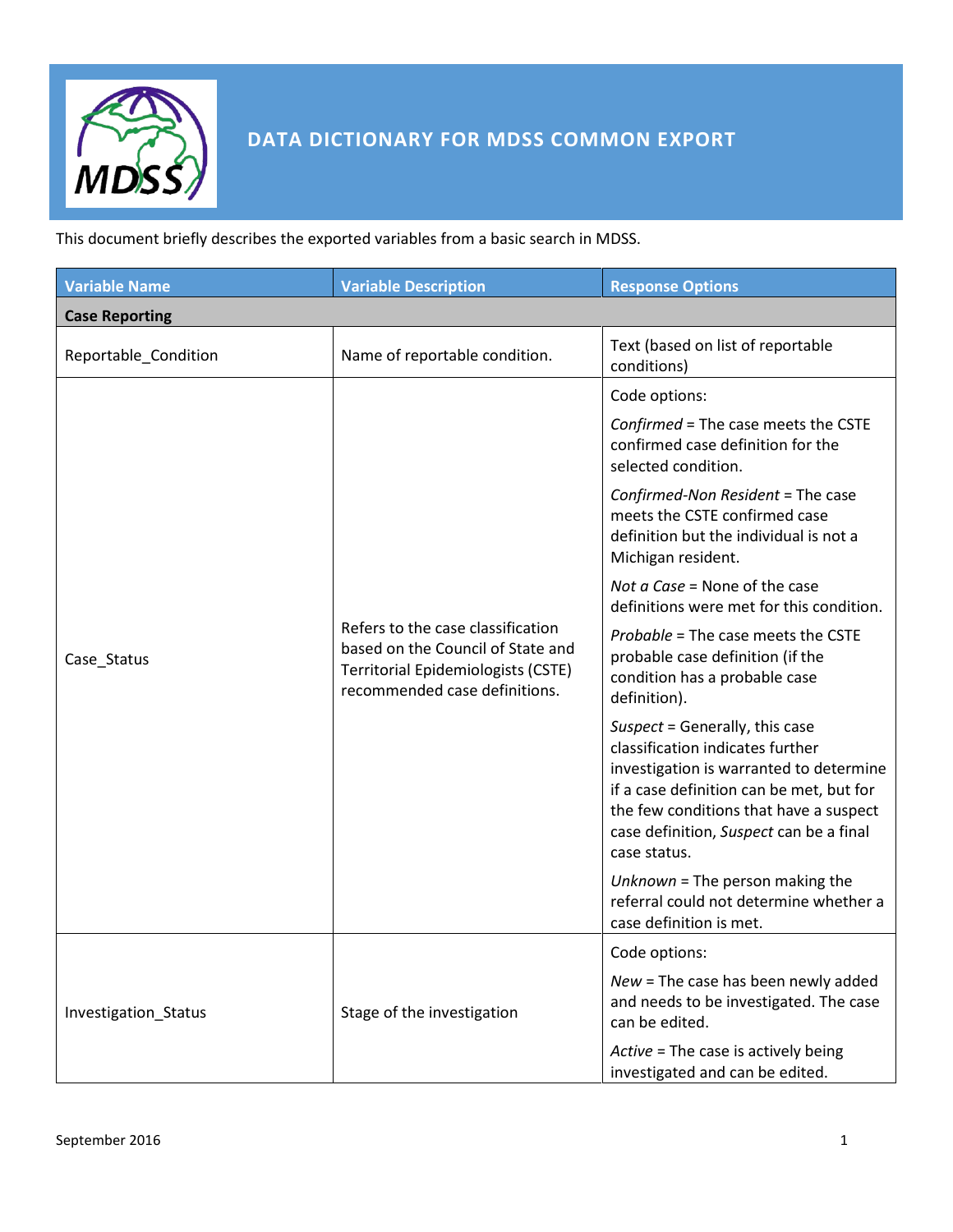|                           |                                                                                                                            | Completed = The investigation is<br>complete and the case meets the case<br>definition or has been deemed not a<br>case. The case cannot be edited under<br>this status.                                                         |
|---------------------------|----------------------------------------------------------------------------------------------------------------------------|----------------------------------------------------------------------------------------------------------------------------------------------------------------------------------------------------------------------------------|
|                           |                                                                                                                            | Completed-Follow $Up = The$<br>investigation was completed but now<br>needs additional follow-up. The case<br>can be edited. This status can only be<br>selected if the Investigation Status was<br>previously marked Completed. |
|                           |                                                                                                                            | Review = The investigation needs to be<br>reviewed.                                                                                                                                                                              |
|                           |                                                                                                                            | Superceded = The investigation has<br>been preempted by an existing or<br>previously counted case.                                                                                                                               |
|                           |                                                                                                                            | Canceled = The case is closed because it<br>was determined not to be a reportable<br>condition or was received an error.                                                                                                         |
| Investigation_ID          | Unique identification number<br>assigned to the investigation. This is<br>a system-generated, read-only field.             | Number                                                                                                                                                                                                                           |
| NETSS_ID                  | Identification number associated<br>with the case that will be sent to<br>and used by the CDC.                             | Number                                                                                                                                                                                                                           |
| Investigator_Last_Name    | Last name of Investigator assigned<br>to case.                                                                             | Text                                                                                                                                                                                                                             |
| Investigator First Name   | First name of Investigator assigned<br>to case.                                                                            | Text                                                                                                                                                                                                                             |
| Investigator Jurisdiction | Jurisdiction of Investigator assigned<br>to case.                                                                          | Text                                                                                                                                                                                                                             |
| Onset Date                | Date of illness onset.                                                                                                     | Date                                                                                                                                                                                                                             |
| MMWR_Week                 | The Morbidity And Mortality<br>Weekly Report (MMWR) week for<br>the case. This is a system-<br>generated, read-only field. | Number                                                                                                                                                                                                                           |
| MMWR_Year                 | The Morbidity And Mortality<br>Weekly Report (MMWR) year for<br>the case. This is a system-<br>generated, read-only field. | Number                                                                                                                                                                                                                           |
| Completion_Date           | Date case was first marked<br>completed.                                                                                   | Date                                                                                                                                                                                                                             |
| Updated_Date              | Date case was updated.                                                                                                     | Date                                                                                                                                                                                                                             |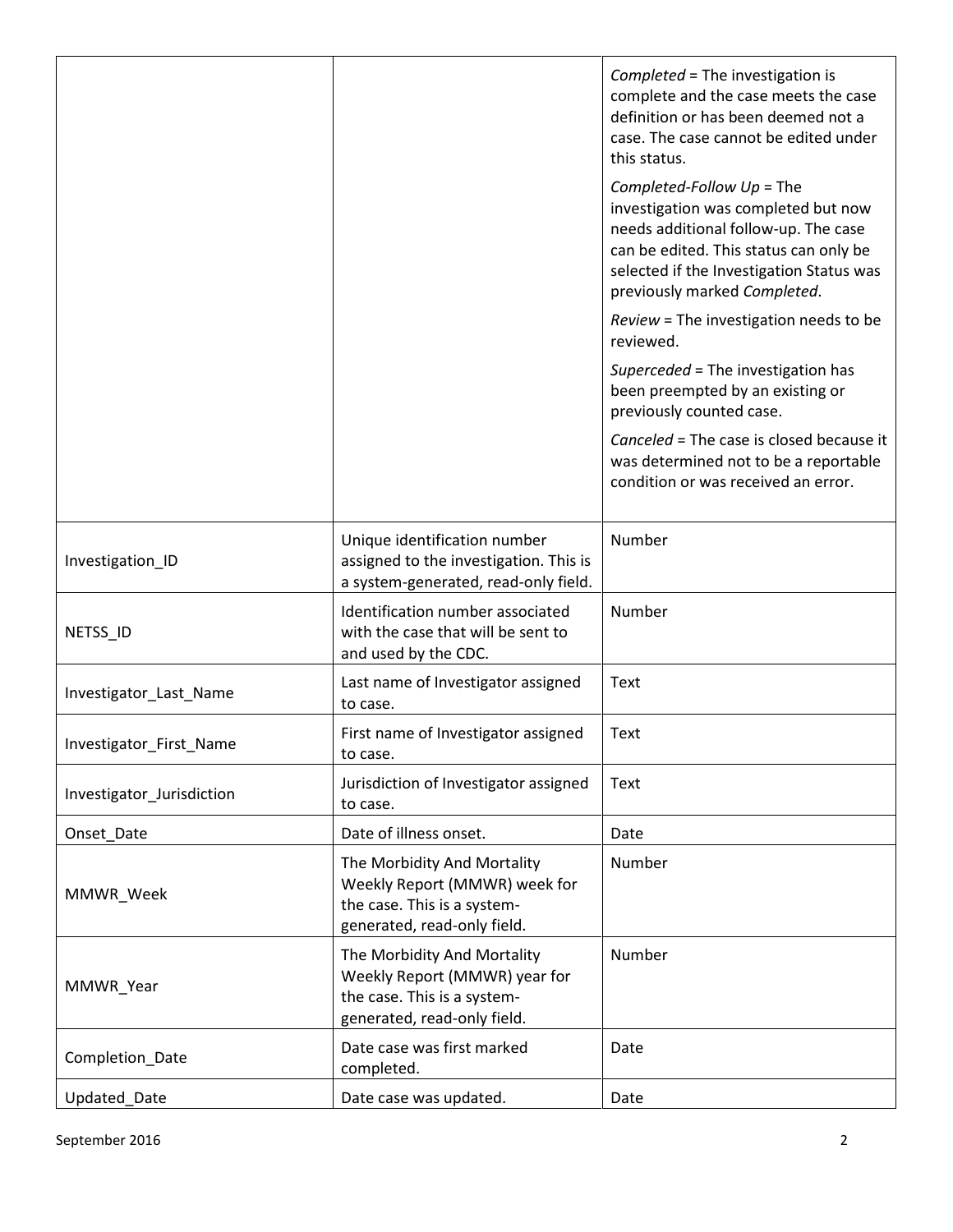| Diagnosis_Date                   | Date the illness was diagnosed.                                                                                                                                                                                                                                                                       | Date                                                                                                                  |
|----------------------------------|-------------------------------------------------------------------------------------------------------------------------------------------------------------------------------------------------------------------------------------------------------------------------------------------------------|-----------------------------------------------------------------------------------------------------------------------|
| Referral_Date                    | Date the case was referred to public<br>health. The system generated<br>default value for Referral Date is<br>based on the system date at the<br>time the new case was entered but<br>can be modified.                                                                                                | Date                                                                                                                  |
| Entry_Date                       | Date the case was entered into the<br>system. This is a system-generated,<br>read-only field.                                                                                                                                                                                                         | Date                                                                                                                  |
| Outbreak_Y_N                     | Indicator if case is associated with<br>an outbreak.                                                                                                                                                                                                                                                  | Code options:<br>Yes, No, Unknown                                                                                     |
| Outbreak_Name                    | Name designated to identify<br>multiple cases associated with an<br>outbreak.                                                                                                                                                                                                                         | Text                                                                                                                  |
| <b>Patient Information</b>       |                                                                                                                                                                                                                                                                                                       |                                                                                                                       |
| Patient_Status                   | Indicates the patient health and/or<br>institutional status on the Patient<br>Status Date.                                                                                                                                                                                                            | Code options:<br>Inpatient, Outpatient, Died<br>Note: If patient status is unknown,<br>Outpatient should be selected. |
| Patient_Status_Date              | Patient Status Date initially defaults<br>to the system date at the time of<br>new case entry. When any change is<br>made to the Patient Status, the<br>Patient Status Date is set to the<br>system date at the time of that<br>change. Additionally, Patient Status<br>Date can be manually changed. | Date                                                                                                                  |
| Patient_First_Name               | Patient first name.                                                                                                                                                                                                                                                                                   | Text                                                                                                                  |
| Patient_Last_Name                | Patient last name.                                                                                                                                                                                                                                                                                    | Text                                                                                                                  |
| Patient_Middle_Name              | Patient middle name.                                                                                                                                                                                                                                                                                  | Text                                                                                                                  |
| Patient_ID                       | Unique identification number for<br>the patient. This is a system-<br>generated, read-only field.                                                                                                                                                                                                     | Number                                                                                                                |
| <b>Investigation Information</b> |                                                                                                                                                                                                                                                                                                       |                                                                                                                       |
| Investigation_Addr_Street        | Street address of jurisdiction<br>assigned to case.                                                                                                                                                                                                                                                   | Text                                                                                                                  |
| Investigation_Addr_City          | City of jurisdiction assigned to case.                                                                                                                                                                                                                                                                | Text                                                                                                                  |
| Investigation_Addr_County        | County of jurisdiction assigned to<br>case.                                                                                                                                                                                                                                                           | Text                                                                                                                  |
| Investigation_Addr_State         | State of jurisdiction assigned to<br>case.                                                                                                                                                                                                                                                            | Text                                                                                                                  |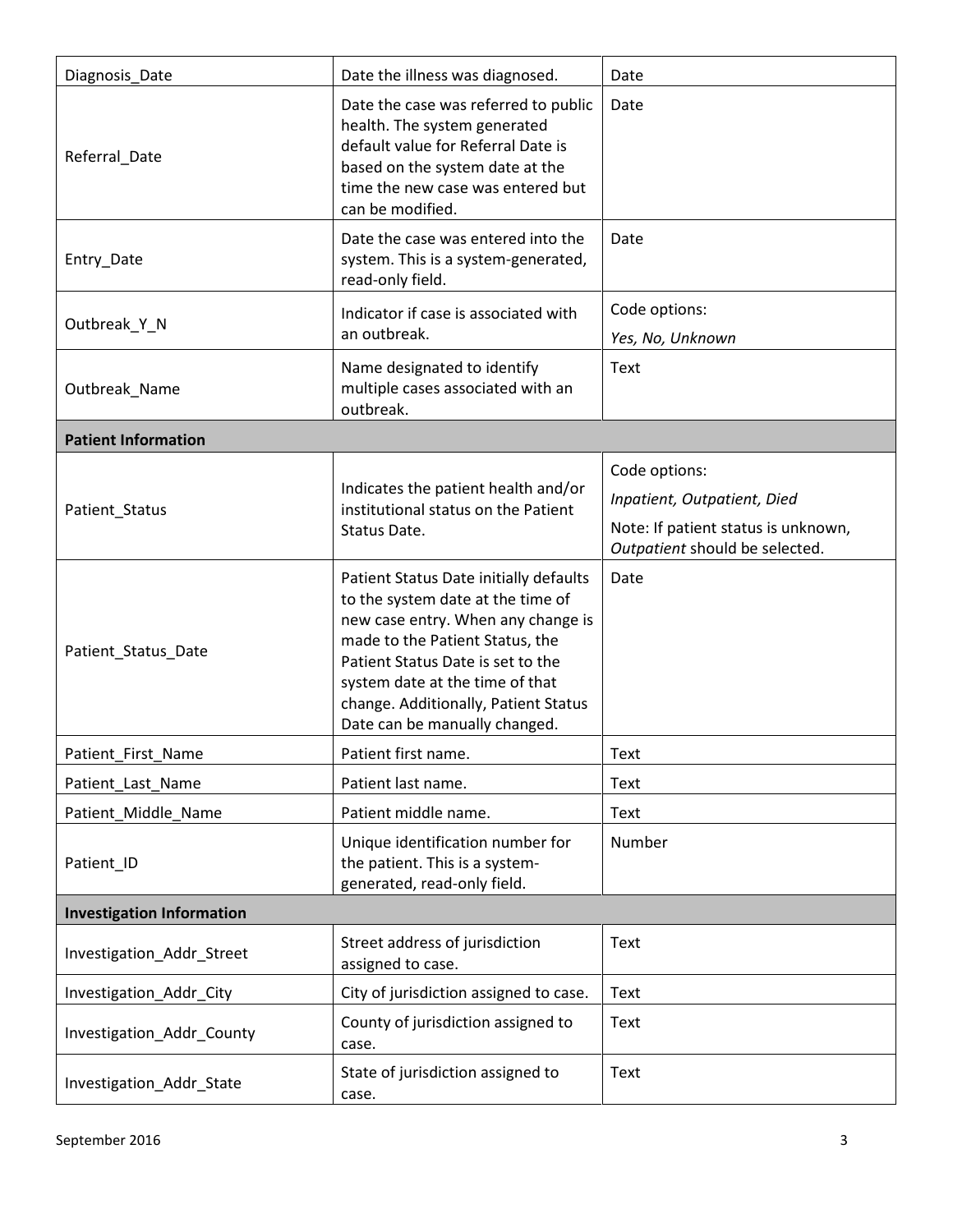| Investigation_Addr_Zip                                    | ZIP code of jurisdiction assigned to<br>case.                                                                        | Text                                                                                                                                                                                        |
|-----------------------------------------------------------|----------------------------------------------------------------------------------------------------------------------|---------------------------------------------------------------------------------------------------------------------------------------------------------------------------------------------|
| Investigation_Addr_Jurisdicti                             | Name of jurisdiction assigned to<br>case.                                                                            | Text                                                                                                                                                                                        |
|                                                           |                                                                                                                      | Code options:                                                                                                                                                                               |
| Investigation_Addr_Geo_Source                             | Describes how the coordinates of<br>the address were determined.                                                     | CGI or CGI_B = The address was<br>identified by the State Geocoder.<br>Coordinates are available.                                                                                           |
|                                                           |                                                                                                                      | MDSS City = A match was not identified<br>by the State Geocoder. Instead, the city<br>information was retrieved from the<br>database. Coordinates are not<br>available.                     |
|                                                           |                                                                                                                      | MDSS Zip $code = A$ match was not<br>identified by the State Geocoder.<br>Instead, the ZIP code was retrieved<br>from the database. Coordinates for the<br>ZIP code centroid are available. |
|                                                           |                                                                                                                      | $(blank) = A match could not be$<br>identified by the State Geocoder or<br>through various database retrievals.                                                                             |
| Investigation_Addr_MI_Geo_X                               | Geocode X coordinate of<br>jurisdiction assigned to case.                                                            | Number                                                                                                                                                                                      |
| Investigation_Addr_MI_Geo_Y                               | Geocode Y coordinate of<br>jurisdiction assigned to case.                                                            | Number                                                                                                                                                                                      |
| Patient Demographics, Contact Information, and Occupation |                                                                                                                      |                                                                                                                                                                                             |
| Patient_Sex                                               | Sex of patient                                                                                                       | Code options:                                                                                                                                                                               |
|                                                           |                                                                                                                      | Male, Female, Unknown                                                                                                                                                                       |
|                                                           | Race of patient                                                                                                      | Code options:                                                                                                                                                                               |
| Patient_Race                                              |                                                                                                                      | African American, American Indian or<br>Alaska Native, Asian, Caucasian,<br>Hawaiian or Pacific Islander, Other,<br>Unknown                                                                 |
|                                                           |                                                                                                                      | Code options:                                                                                                                                                                               |
| Patient_Ethnicity                                         | Ethnicity of patient                                                                                                 | Hispanic/Latino, Non-Hispanic/Latino,<br>Unknown                                                                                                                                            |
| Patient_Arab_Ethnicity                                    | Arab ethnicity of patient                                                                                            | Code options:                                                                                                                                                                               |
|                                                           |                                                                                                                      | Arab, Non-Arab, Unknown                                                                                                                                                                     |
| Patient_Date_Of_Birth                                     | Patient date of birth.                                                                                               | Date                                                                                                                                                                                        |
| Patient_Age                                               | Patient age at illness onset by direct<br>entry or by subtracting Onset Date<br>from Date of Birth (when available). | Number                                                                                                                                                                                      |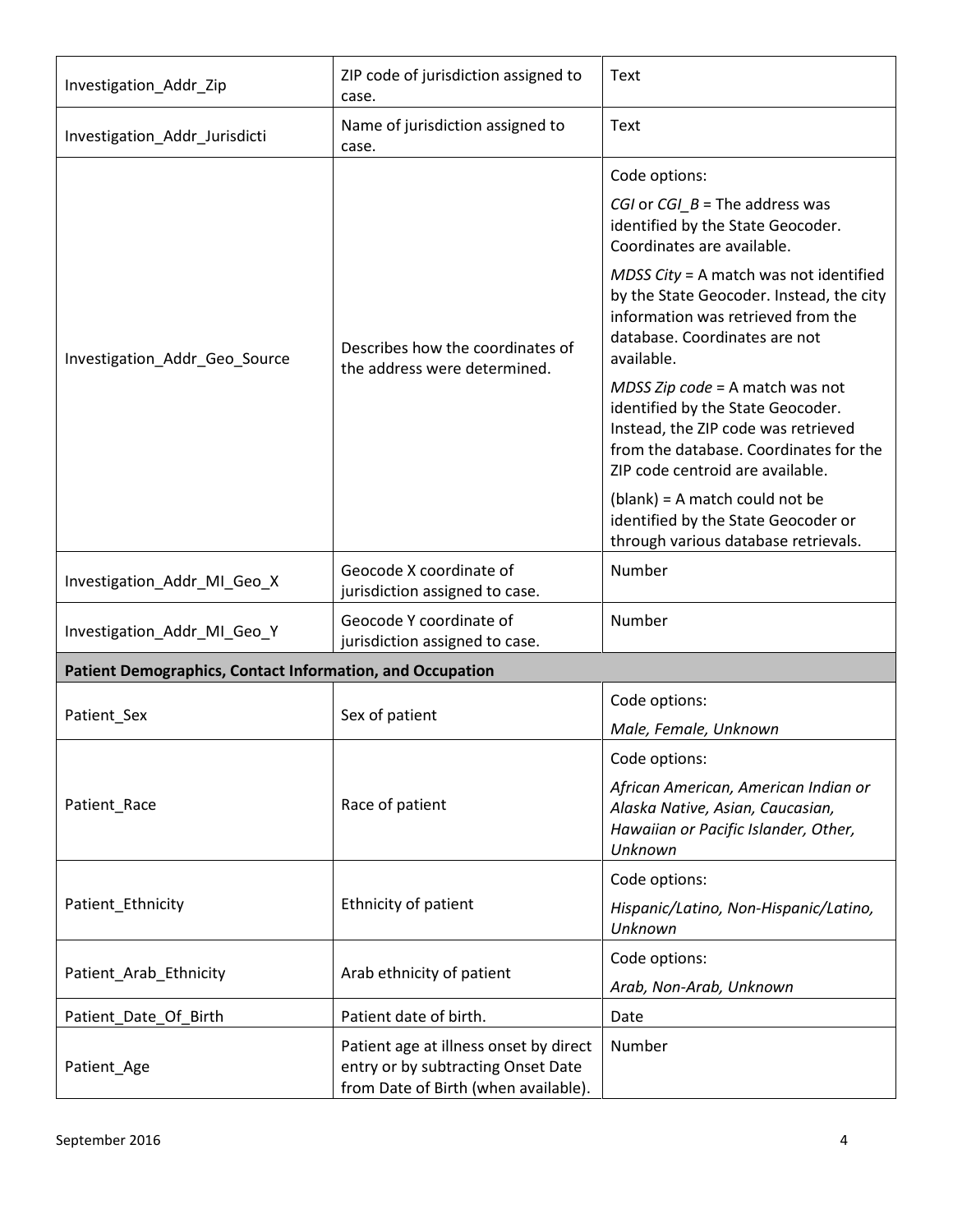|                                                                                                               | Referral Date is used if no Onset<br>Date is available.                         |                              |
|---------------------------------------------------------------------------------------------------------------|---------------------------------------------------------------------------------|------------------------------|
| Patient_Age_Unit                                                                                              | Measurement of patient age at<br>illness onset                                  | Code options:                |
| Patient_Home_Phone                                                                                            | Patient home phone number.                                                      | Months, Days, Years<br>Phone |
| Patient_Home_Phone_Extension                                                                                  | Patient home phone number<br>extension.                                         | Number                       |
| Patient_Other_Phone                                                                                           | Patient other phone number.                                                     | Phone                        |
| Patient_Other_Phone_Extension                                                                                 | Patient other phone number<br>extension.                                        | Number                       |
| Parent_Guardian_First_Name                                                                                    | First name of parent or guardian if<br>patient is less than 18 years.           | Text                         |
| Parent_Guardian_Last_Name                                                                                     | Last name of parent or guardian if<br>patient is less than 18 years.            | Text                         |
| Parent_Guardian_Middle_Name                                                                                   | Middle name of parent or guardian<br>if patient is less than 18 years.          | Text                         |
| Worksites_School                                                                                              | Patient's place of employment or<br>school attended.                            | Text                         |
| Occupations_Grade                                                                                             | Patient's type of employment or<br>grade if attending school.                   | <b>Text</b>                  |
| Referrer                                                                                                      |                                                                                 |                              |
| Referral_Person_First_Name                                                                                    | First name of person who referred<br>the case to the health department.         | <b>Text</b>                  |
| Referral_Person_Last_Name                                                                                     | Last name of person who referred<br>the case to the health department.          | <b>Text</b>                  |
| Referral Person Phone Number                                                                                  | Phone number of person who<br>referred the case to the health<br>department.    | Phone                        |
| Referral_Person_Phone_Ext                                                                                     | Phone extension of person who<br>referred the case to the health<br>department. | Number                       |
| Referral_Person_Email_Address                                                                                 | Email address of person who<br>referred the case to the health<br>department.   | <b>Text</b>                  |
| Physician                                                                                                     |                                                                                 |                              |
| Note: For Michigan Department of Corrections (MDOC) cases, MDOC is entered as the physician last name and the |                                                                                 |                              |
| prison acronym is entered as the physician first name.                                                        |                                                                                 |                              |
| Physician_First_Name                                                                                          | First name of the physician.                                                    | <b>Text</b>                  |
| Physician_Last_Name                                                                                           | Last name of the physician.                                                     | Text                         |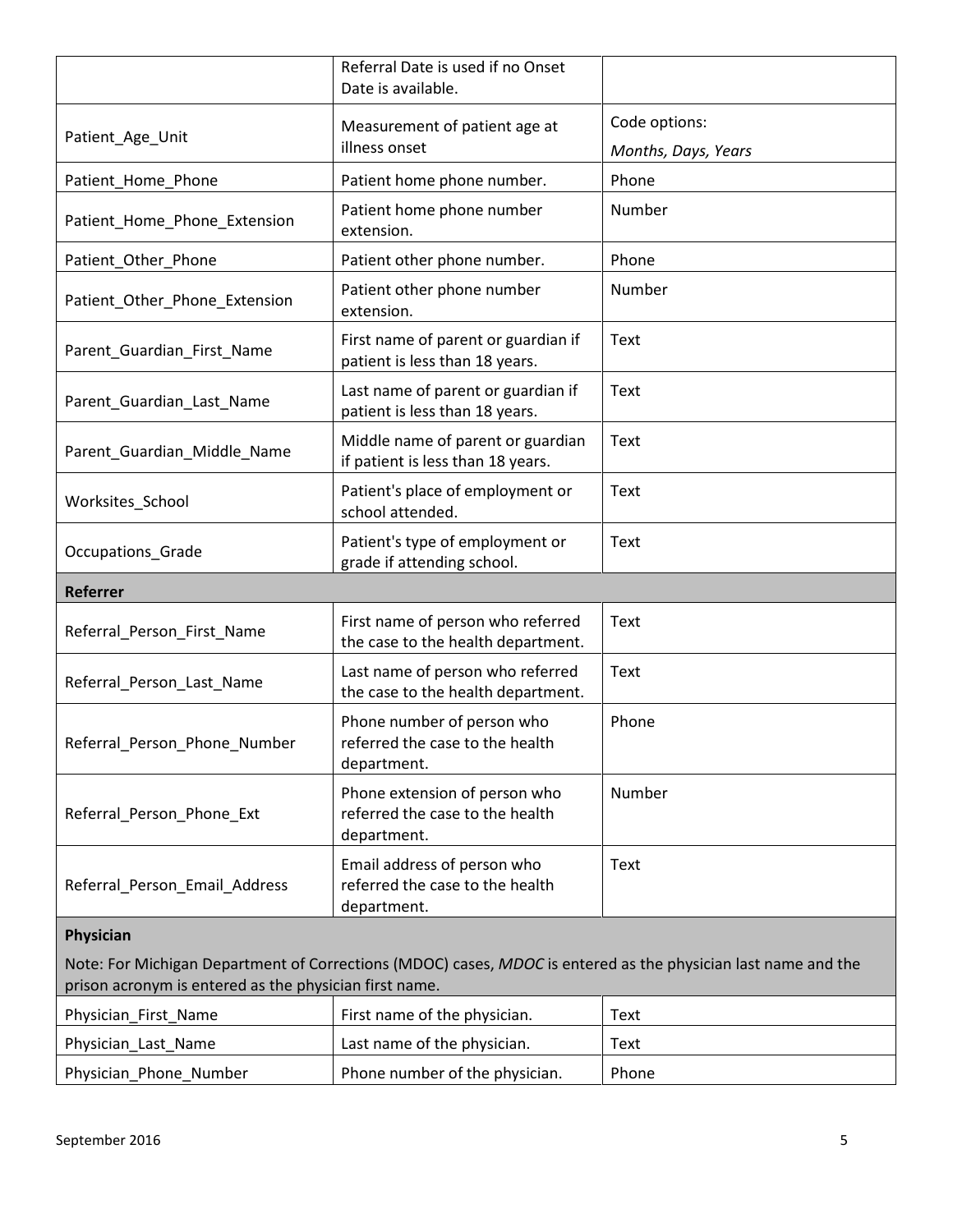| Physician_Phone_Extension     | Phone extension number of the<br>physician.                                        | Number                                                                                                                                                                                                                                                                                                                                                                                                                                                                                                                                                                                                             |
|-------------------------------|------------------------------------------------------------------------------------|--------------------------------------------------------------------------------------------------------------------------------------------------------------------------------------------------------------------------------------------------------------------------------------------------------------------------------------------------------------------------------------------------------------------------------------------------------------------------------------------------------------------------------------------------------------------------------------------------------------------|
| Physician_Email               | Email address of the physician.                                                    | Text                                                                                                                                                                                                                                                                                                                                                                                                                                                                                                                                                                                                               |
| Physician_Affiliation         | Hospital/practice affiliation of the<br>physician.                                 | Text                                                                                                                                                                                                                                                                                                                                                                                                                                                                                                                                                                                                               |
| Physician_Addr_Street         | Street address of the physician's<br>affiliation.                                  | Text                                                                                                                                                                                                                                                                                                                                                                                                                                                                                                                                                                                                               |
| Physician_Addr_City           | City name of the physician's<br>affiliation.                                       | Text                                                                                                                                                                                                                                                                                                                                                                                                                                                                                                                                                                                                               |
| Physician_Addr_County         | County of the physician's affiliation.                                             | Text                                                                                                                                                                                                                                                                                                                                                                                                                                                                                                                                                                                                               |
| Physician_Addr_State          | State of the physician's affiliation.                                              | Text                                                                                                                                                                                                                                                                                                                                                                                                                                                                                                                                                                                                               |
| Physician_Addr_Zip            | ZIP code of the physician's<br>affiliation.                                        | Number                                                                                                                                                                                                                                                                                                                                                                                                                                                                                                                                                                                                             |
| Physician_Addr_Jurisdiction   | Health department jurisdiction of<br>the physician's affiliation.                  | Text                                                                                                                                                                                                                                                                                                                                                                                                                                                                                                                                                                                                               |
| Physician_Addr_Geo_Source     | Describes how the coordinates of<br>the address were determined.                   | Code options:<br>CGI or CGI_ $B$ = The address was<br>identified by the State Geocoder.<br>Coordinates are available.<br>MDSS City = A match was not identified<br>by the State Geocoder. Instead, the city<br>information was retrieved from the<br>database. Coordinates are not<br>available.<br>MDSS Zip $code = A$ match was not<br>identified by the State Geocoder.<br>Instead, the ZIP code was retrieved<br>from the database. Coordinates for the<br>ZIP code centroid are available.<br>$(blank) = A match could not be$<br>identified by the State Geocoder or<br>through various database retrievals. |
| Physician Addr MI Geo X       | Geocode X coordinate of physician.                                                 | Number                                                                                                                                                                                                                                                                                                                                                                                                                                                                                                                                                                                                             |
| Physician_Addr_MI_Geo_Y       | Geocode Y coordinate of physician.                                                 | Number                                                                                                                                                                                                                                                                                                                                                                                                                                                                                                                                                                                                             |
| <b>Aggregate Case Reports</b> |                                                                                    |                                                                                                                                                                                                                                                                                                                                                                                                                                                                                                                                                                                                                    |
| Agg_Case_Count                | The number of cases meeting the<br>case definition.                                | Number                                                                                                                                                                                                                                                                                                                                                                                                                                                                                                                                                                                                             |
| Agg_Death_Count               | The number of deaths meeting the<br>case definition.                               | Number                                                                                                                                                                                                                                                                                                                                                                                                                                                                                                                                                                                                             |
| Agg_New_Hospitalized_Count    | The number of new hospitalizations<br>that have occurred since the last<br>report. | Number                                                                                                                                                                                                                                                                                                                                                                                                                                                                                                                                                                                                             |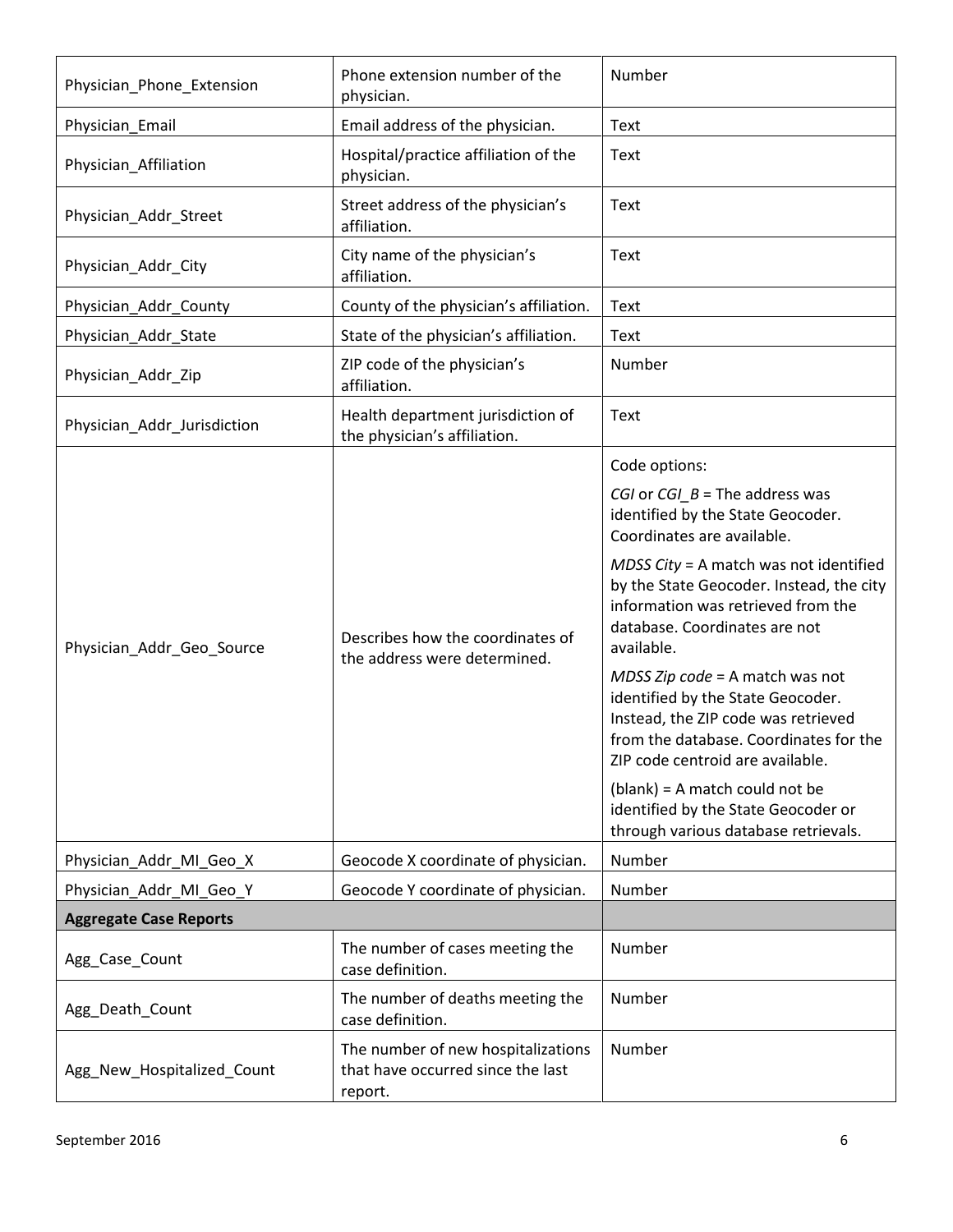| Agg_New_Isolated_Count       | The number of individuals who<br>were isolated since the last report.                                                                                                                                                                      | Number                                                                                                                                                                        |
|------------------------------|--------------------------------------------------------------------------------------------------------------------------------------------------------------------------------------------------------------------------------------------|-------------------------------------------------------------------------------------------------------------------------------------------------------------------------------|
| Agg_New_Quarantined_Count    | The number of individuals who<br>were quarantined since the last<br>report.                                                                                                                                                                | Number                                                                                                                                                                        |
| Agg_Total_Hospitalized_Count | The total number of hospitalizations<br>that meet the criteria at the time<br>the report is made. These numbers<br>should include the newly reported<br>individuals and any existing<br>individuals who still meet the<br>criteria.        | Number                                                                                                                                                                        |
| Agg_Total_Isolated_Count     | The total number of isolated<br>individuals that meet the criteria at<br>the time the report is made. These<br>numbers should include the newly<br>reported individuals and any<br>existing individuals who still meet<br>the criteria.    | Number                                                                                                                                                                        |
| Agg_Total_Quarantined_Count  | The total number of quarantined<br>individuals that meet the criteria at<br>the time the report is made. These<br>numbers should include the newly<br>reported individuals and any<br>existing individuals who still meet<br>the criteria. | Number                                                                                                                                                                        |
| Agg_Reporting_Period         | The reporting time period in which<br>the case counts have occurred.                                                                                                                                                                       | Code options:<br>Daily, Weekly                                                                                                                                                |
| Agg_Reporting_Source         | The type of source reporting the<br>information.                                                                                                                                                                                           | Code options:<br>Acute Care Center (ACC), Hospital, Long<br>Term Care (LTC), Local Public Health,<br>Neighborhood Emergency Health<br>Center (NEHC), Physician, School, Other |
| Agg_Source_Description       | Text description of the reporting<br>source.                                                                                                                                                                                               | Text                                                                                                                                                                          |
| Agg_School_District          | Name of the school district.                                                                                                                                                                                                               | Text (based on auto-populated list of<br>school districts in county)                                                                                                          |
| Agg_School_Name              | Name of the school.                                                                                                                                                                                                                        | Text (based on auto-populated list of<br>schools in school district)                                                                                                          |
| Agg_School_Status            | Indicator of whether the school is<br>open or closed.                                                                                                                                                                                      | Code options:<br>Open, Closed                                                                                                                                                 |
| <b>Notes</b>                 | Open text area for additional case<br>notes or supporting information.                                                                                                                                                                     | <b>Text</b>                                                                                                                                                                   |